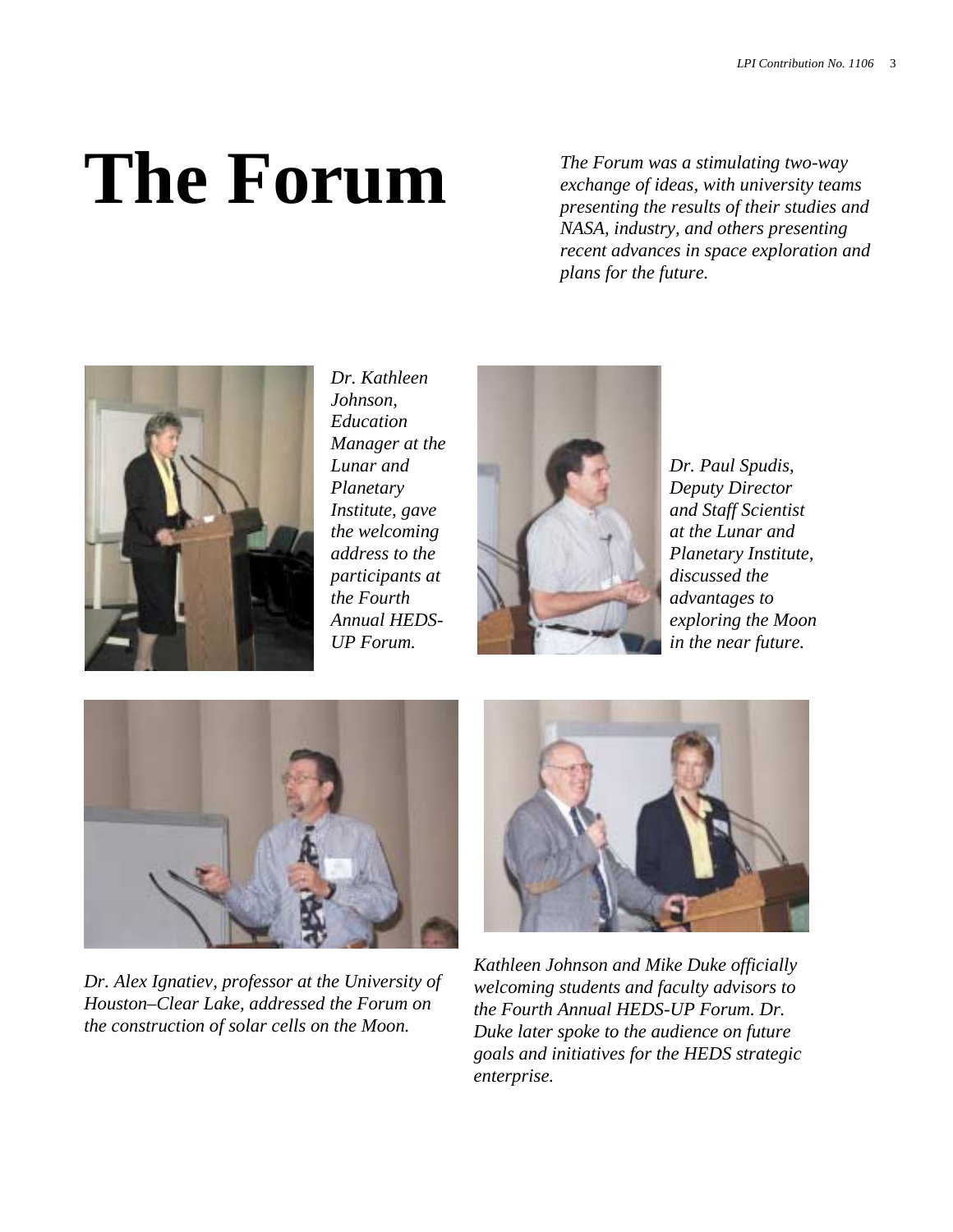# **The Teams**



*The research team of the University of Washington, under the direction of Dr. Frieda Taub, studied a closed ecological system to support animal grazer populations.* 

*Graduate students from the Georgia Institute of Technology, under the direction of Dr. John Olds, studied a possible human rescue mission to the asteroid 16 Psyche based on a failed Mars mission scenario.* 





*The team members of Rowan University developed an insect-like rover named the MILLIPEDE, under the management of Dr. Eric Constans and Dr. Anthony Marchese.*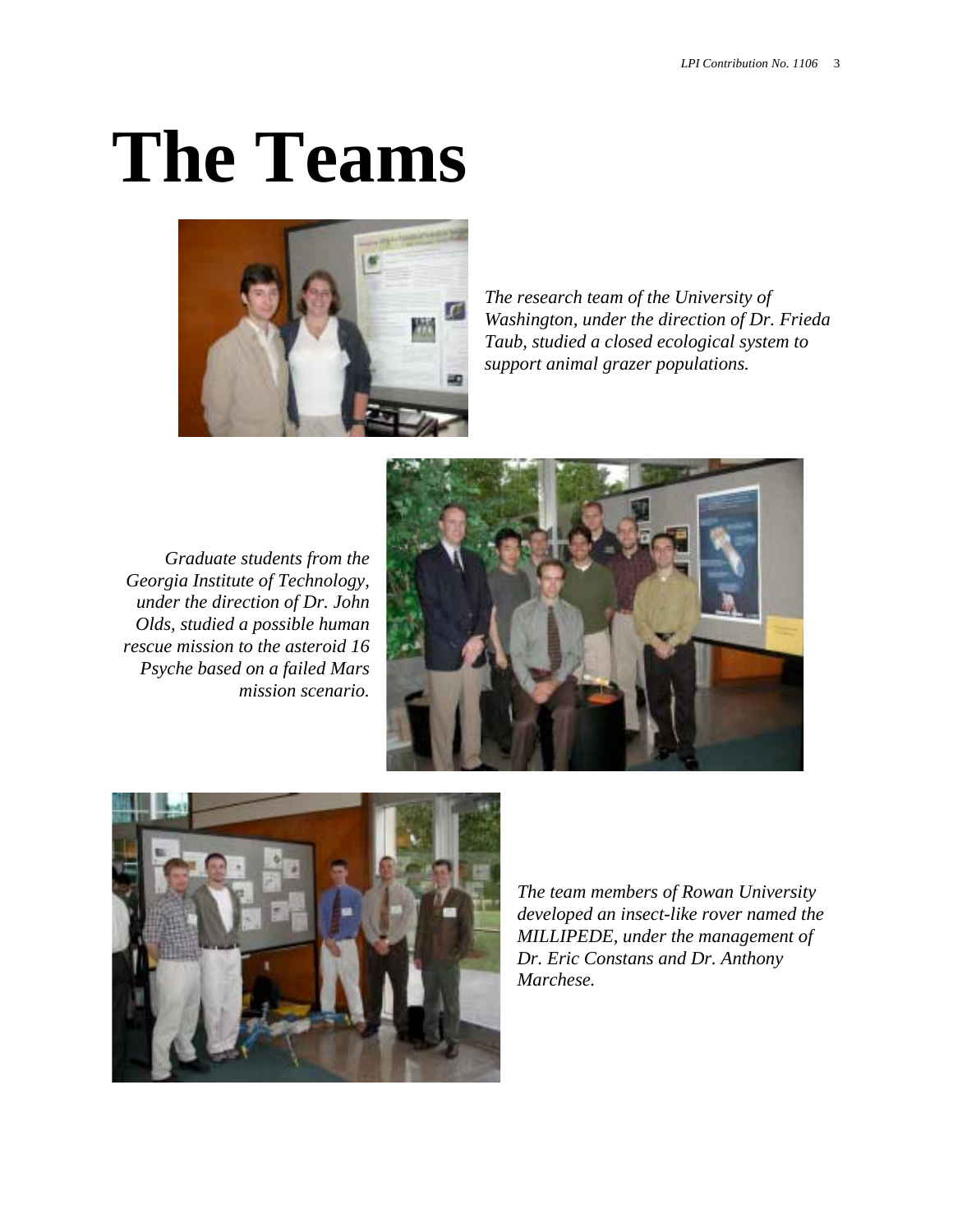*The student team of Penn State, under the advisement of Dr. Mike Jacobs, proposed an asteroid mining mission.* 





*Team members of the University of Colorado at Boulder designed a hyperbaric chamber pass-through mechanism, under the advisement of Dr. Kurt Maute.* 

*The University of California students studied an advanced two-system space suit with direction from Professor Tom Budinger (department chair) and Dr. Larry Kuznetz (former NASA scientist).* 

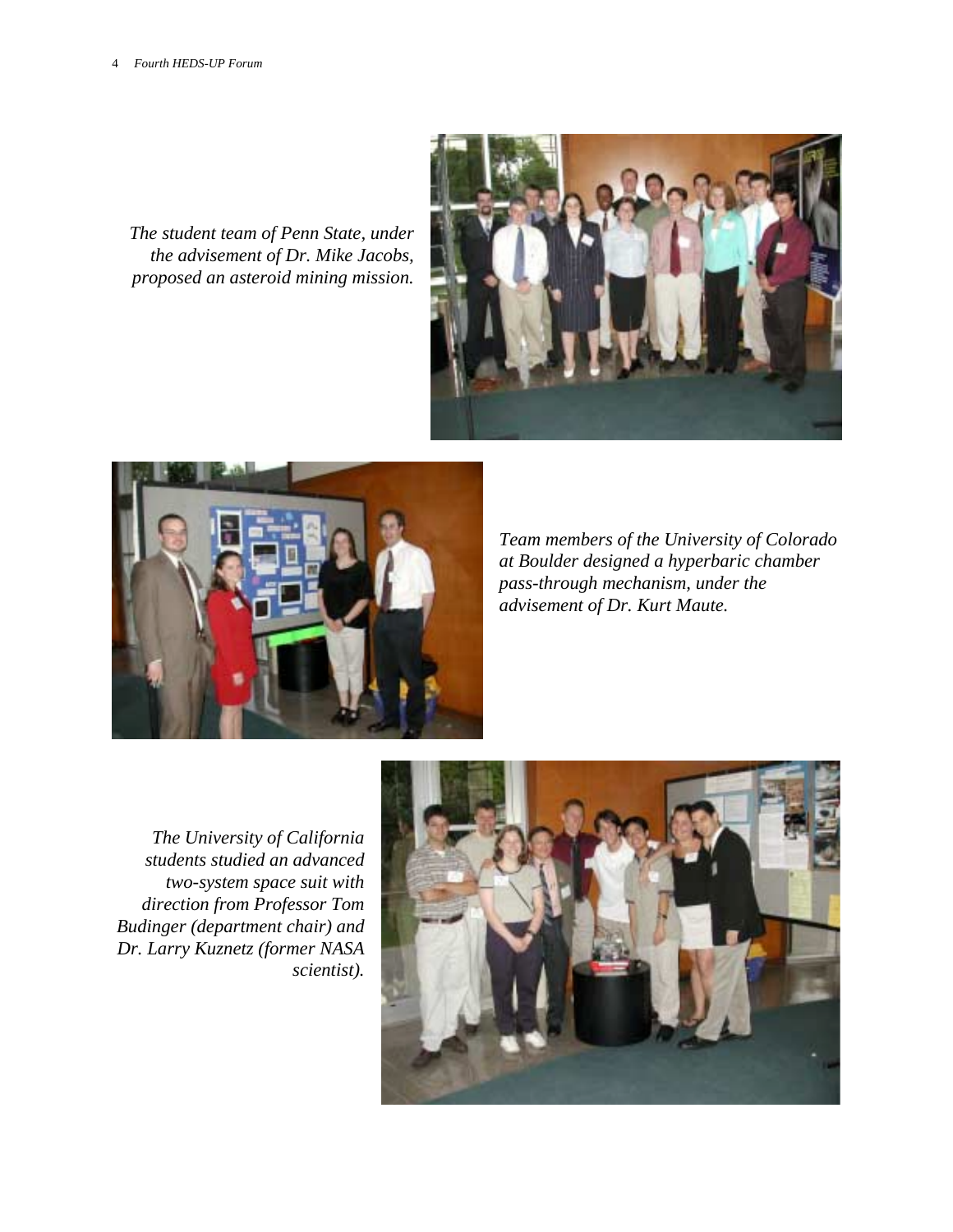

*The team members of the University of Washington presented missions to Mars incorporating the Mini-Magnetospheric Plasa Propulsion (M2P2) system under the direction of Dr. Adam Bruckner and Dr. Robert Winglee.* 

*The JFEET Team from the Colorado School of Mines designed a system for water extraction from the martian soil, under the direction of Dr. Barbara McKinney and Dr. Bob Knecht.* 

#### *NO IMAGE AVAILABLE*



*The University of Maryland graduate students contributed a design of a utility rover for research operations on Mars, advised by Dr. David Akin.* 

*The team members of the University of Maryland developed the Clarke Station, an artificial gravity space station, under the advisement of Dr. David Akin and Dr. Mary Bowden.* 

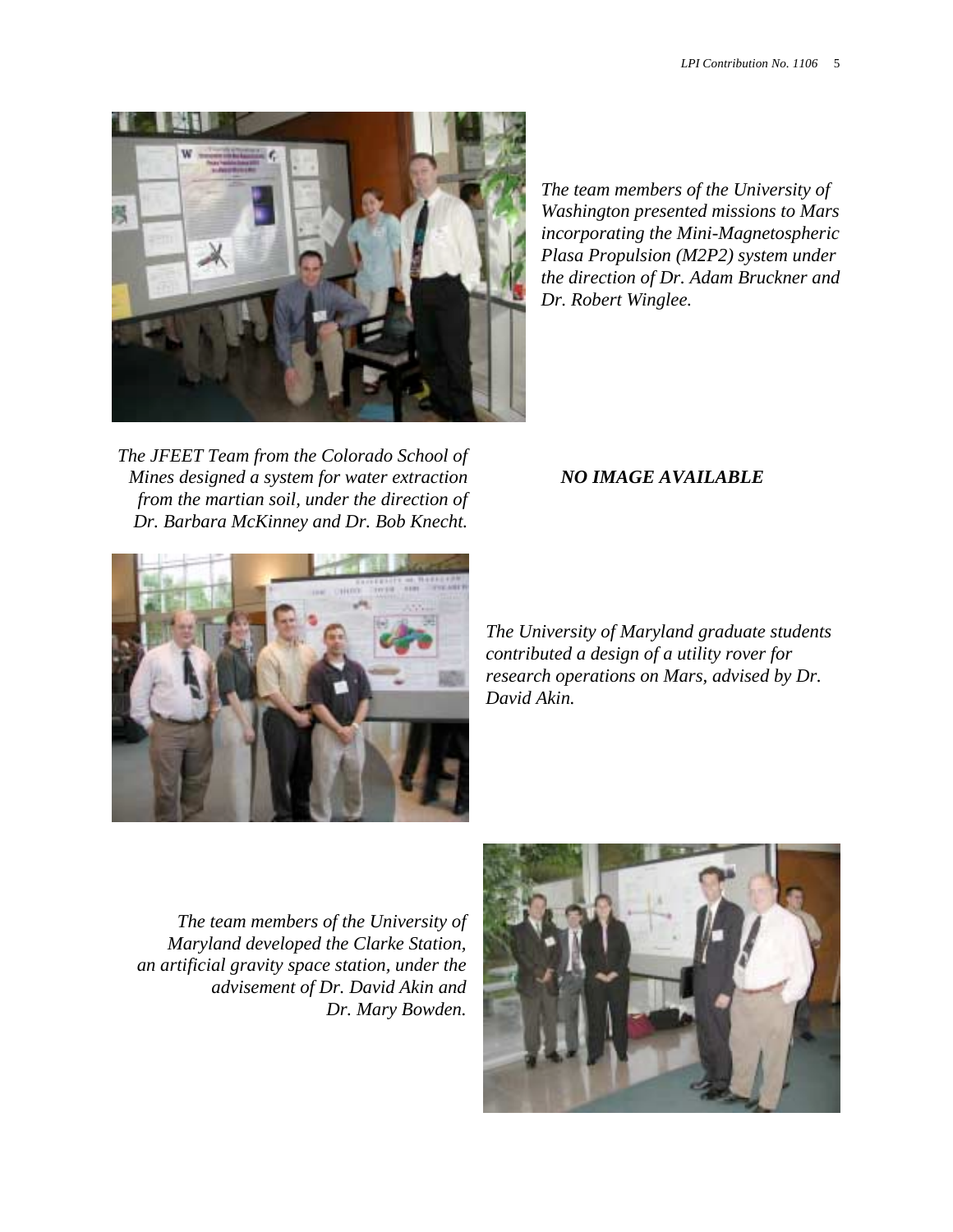

*The students of the Massachusetts Institute of Technology designed a Deployable Instrument Package for Paleontological Research (DIPPR), under the guidance of Dr. K. V. Hodges.* 

*The students of the University of Colorado at Boulder presented Project LaMaR, a laser-powered Mars rover, directed by Dr. Lisa Hardaway of UC Boulder and Mark Henley and Dr. Seth Potter of The Boeing Company.* 





*The team of Embry-Riddle Aeronautical University, directed by Dr. Mahmut Reyhanoglu, contributed a design of a martian communications outpost.*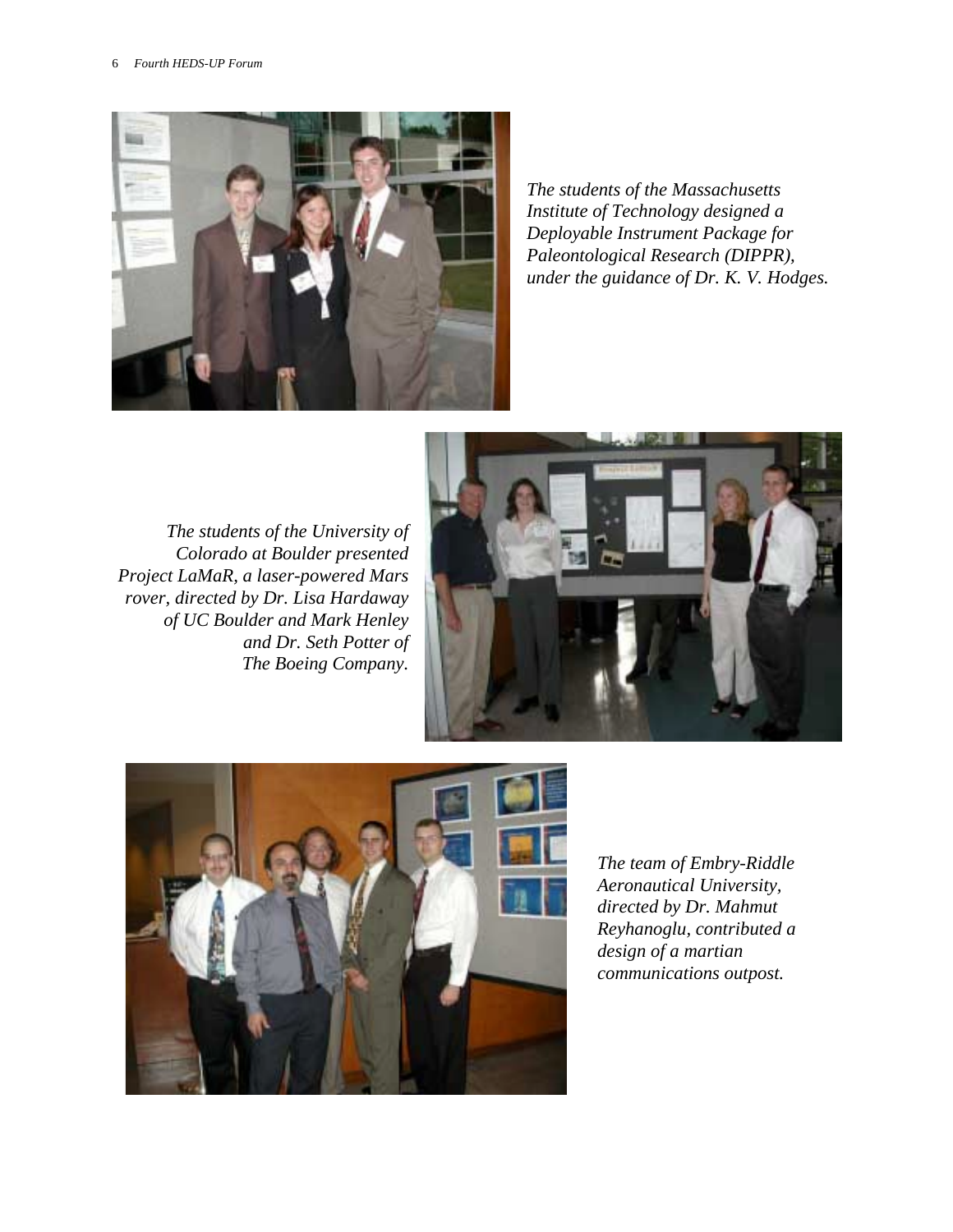# **The Poster Session**

*Advisor Larry Kuznetz of the University of California, Berkeley, discusses one of the student research projects with judges Lewis Peach (USRA Headquarters) and David Gan (University of California, Berkeley).* 





*The team from Pennsylvania State University shows off their asteroid mining proposal.* 

*Rowan University and the MILLIPEDE.* 





*A student and advisor use a few moments to revisit data and finalize their strategic plans.*